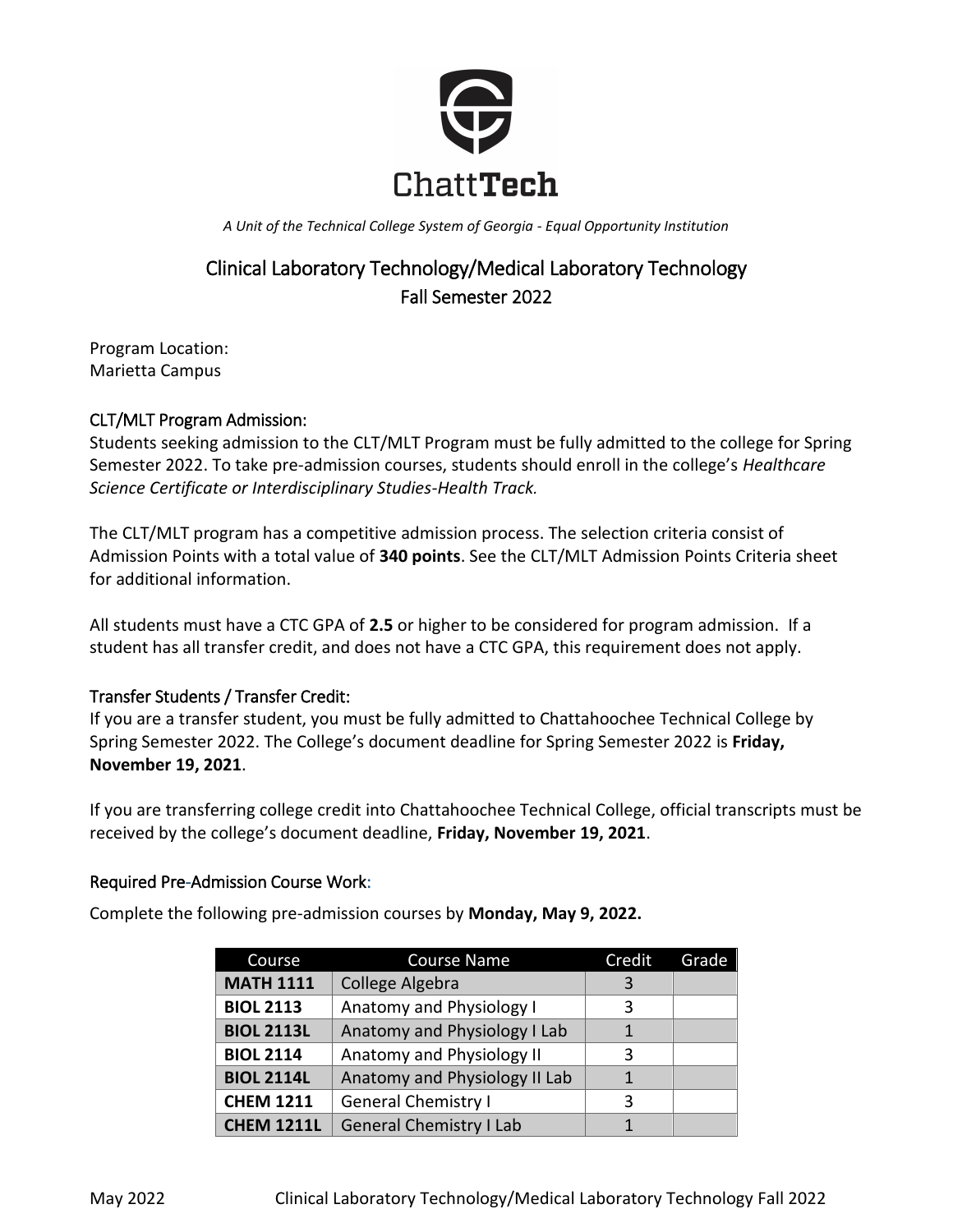# Optional Courses:

Completion of the following courses prior to **Monday, May 9, 2022,** will provide an opportunity to earn additional admission points. See the CLT/MLT Admission Points Sheet for more details.

| Course            | Course Name                 | Credit Grade |  |
|-------------------|-----------------------------|--------------|--|
| <b>CHEM 1212</b>  | <b>General Chemistry II</b> |              |  |
| <b>CHEM 1212L</b> | General Chemistry II Lab    |              |  |

### Additional Required Courses:

The following pre-admission courses must be completed or transferred into CTC's Banner system by **Monday, August 1, 2022,** with a grade of a "C" or higher:

| Course            | <b>Course Name</b>              | Credit | Grade |
|-------------------|---------------------------------|--------|-------|
| <b>ENGL 1101</b>  | <b>Composition and Rhetoric</b> | 3      |       |
| <b>PSYC 1101</b>  | Introduction to Psychology      | ζ      |       |
| <b>SPCH 1101</b>  | <b>Public Speaking</b>          |        |       |
| Or                | or                              | 3      |       |
| <b>COMM 1100</b>  | <b>Human Communications</b>     |        |       |
| <b>Humanities</b> | Choose one from the following   | ੨      |       |

*Humanities Elective- Select one: ENGL 2130, HUMN 1101, ARTS 1101, MUSC 1101, MUSC 2040, THEA 1101, ENGL 2110*

# Course Attempts and Point Calculations:

Students are allowed two attempts in the Anatomy and Physiology I and Anatomy and Physiology II lecture and lab courses that will be awarded as admission points. Should a student attempt these classes more than twice, only the first two attempts will be considered when calculating admission points**.** A third attempt in these courses will not exclude a student from applying to the program. A student's third attempt will not receive admission points towards competitive application.

# ATI TEAS:

Take the ATI TEAS by **Friday, April 29, 2022,** and achieve a minimum total adjusted score of **65.00**. A student may take the ATI TEAS (Version 6) two (2) times in a calendar year and must wait a minimum of 30 calendar days in between attempts. The ATI TEAS score is valid for five years.

The ATI TEAS is a standardized test that measures the student's ability in math, reading, grammar and science. A study guide and practice test can be purchased at [ATI Testing.](http://www.atitesting.com/) The ATI TEAS is available through the Chattahoochee Technical College's Corporate and Professional Education Department.

## **Immunizations:**

Chattahoochee Technical College does not require vaccinations as criteria for admission and enrollment of students; however, immunizations are required for college health programs by our clinical partners. Students may not complete clinical rotations without meeting clinical site immunization requirements. All required vaccinations must be complete prior to starting clinical practice. Students completing internships or practicums in other majors must adhere to all job site vaccination guidelines. Clinical and job site requirements can and do change without notice or input from the College.